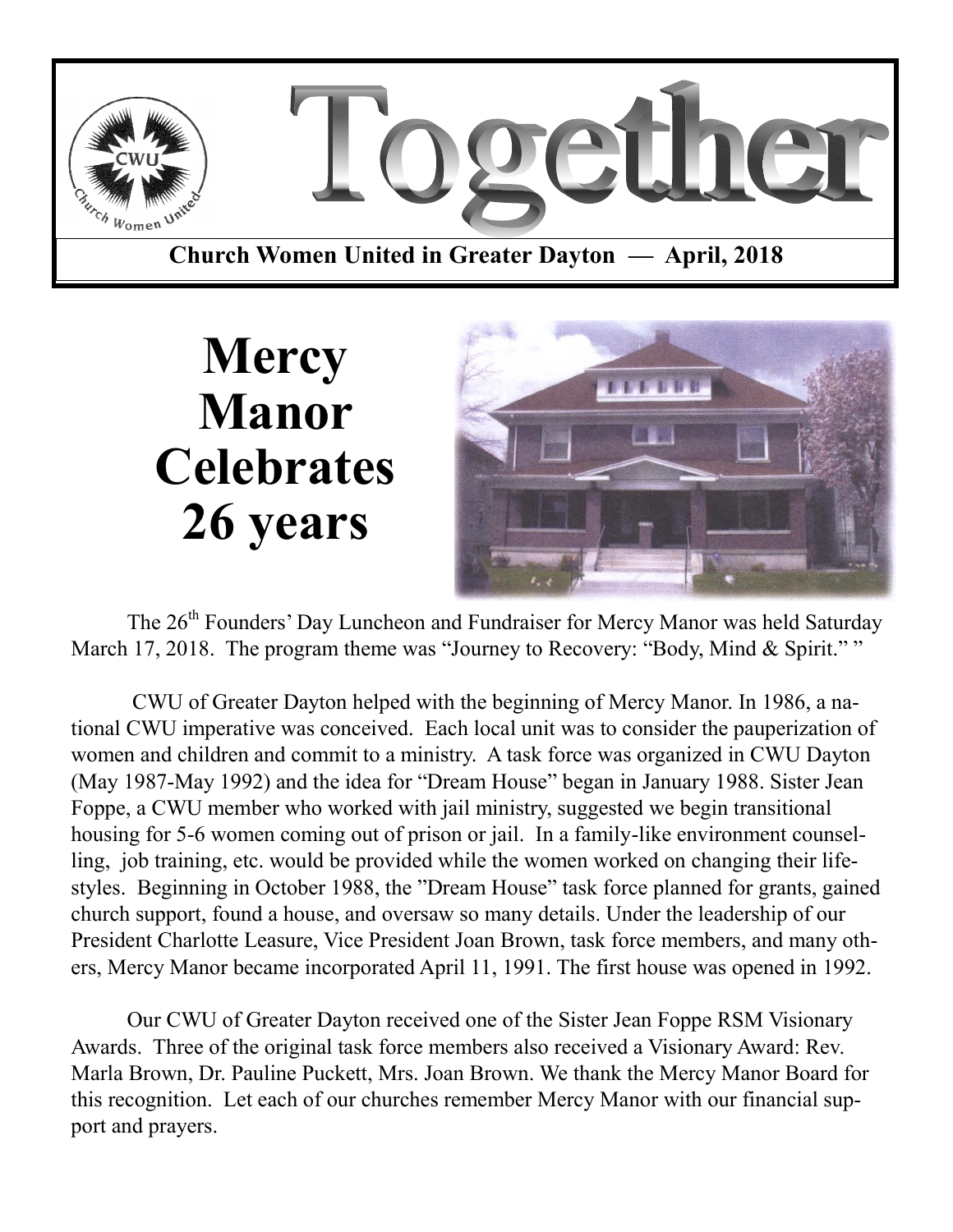# **President's Message**

### **YOU are God's Creation! Take care of YOURSELF!**

### *I pray that all may go well with you and that you may be in good health just as it is well with your soul. 3John 1:2*

Do you take care of yourself or do you take better care of others than you do yourself? Most women are naturally caregivers and think mostly about others and only of themselves when ill or hurting. During the next three years one of our National CWU priorities is **Health and Wellness.** It reads, "Church Women United women live full lives and fill many roles, including demanding careers. We often take little time for ourselves and virtually give little or no attention to our health. We pledge to be more attentive to our health and support other women in championing their health and well-being."

Your CWU of Greater Dayton Executive Board has decided that we want to promote healthy lifestyles for our women. We have planned and will host a program on heart healthy living for April 28. "**Get Pumped Up About Heart Health**" will be held at New Hope Church, 512 Xenia Avenue. We begin with registration at 9:45 and our program at 10:00 a.m. First we will hear from Tina Bolanger on "Stress Relievers". Our second session is a speaker from the American Heart and Stroke Association. There will be nurses attending to give free blood pressure readings. There will be tips for things that YOU can easily incorporate into your daily life for a healthy heart.

Please reserve a space (and help in our planning) by contacting Deborah Vance at 937- 469-3298. Give yourself the gift of a morning devoted to your health!

Peace and joy,

*Jerri Wood*

*"Keep your heart with all vigilance, for from it flow the springs of life." Prov. 4:23 \*\*\*\*\*\*\*\*\*\*\*\*\*\*\*\*\*\*\*\*\*\**

*"… do you not know that your body is a temple of the Holy Spirit within you…" I Cor. 6:19-20*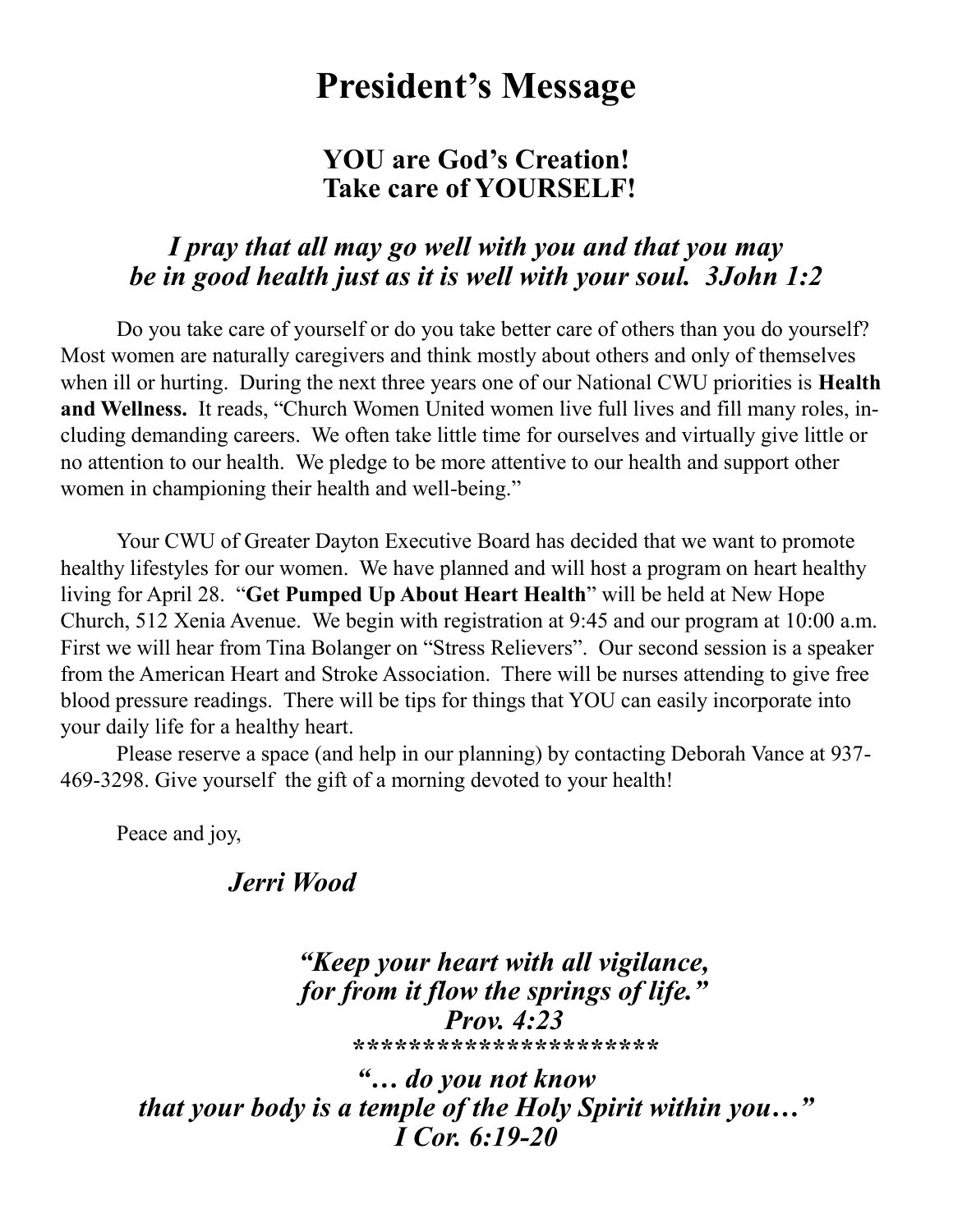# **Report from the Emma Murray Prayer Breakfast**

Erin McKenzie, speaker for the Emma Murray Prayer Breakfast on March 20, 2018 suggested resources to help congregations get started "Going Green and Becoming Better Earth Stewards." Interfaith Power and Light [www.interfaithpowerandlight.org](http://www.interfaithpowerandlight.org) is a religious organization website with all kinds of resources.

#### **Save on resources at your church or home by doing any of the following:**

- 1. Turning off the lights in unused rooms.
- 2. Replacing incandescent bulbs with LED ones--they are 80% more efficient and last 10x longer.
- 3. Replacing incandescent holiday lights with LED ones.
- 4. Unplugging and recycling old or rarely used refrigerators
- 5. Air drying laundry.
- 6. Unplugging devices and chargers that are not being used---power strips can allow you to shut off many devices at once.
- 7. Signing up for an energy audit with your utility company to find out how to best improve your building's efficiency---the audits are usually free and make you eligible for rebates on improvements.
- 8. Caulking and weatherstripping around windows and doors to avoid air leaks.

#### **Books listed below can give you encouragement to use resources wisely:**

*Food and Faith*, Norman Wirzba encourages our eating and living in harmony with God's creation. *Paradise of God,* Norman Wirzba urges us to consider our role within creation and with all living things. *Half Earth,* Edward O. Wilson gives us insights on putting aside half the earth as natural wilderness in order to preserve ecosystems and even life on earth.

**Al Gore has a message:** <https://www.youtube.com/watch?v=u7Elv23Dllk>which was the inspiration for Ms. McKenzie's presentation at the Emma Murray Prayer Breakfast.

## **HELP NEEDED**

**Our local Church Women United unit needs support persons —-**

**1) A Newsletter Editor to also edit the Annual Report and the Program Booklet 2) A Member Care Person to manage data on an EXCEL program and print labels** 

## **KEY WOMEN —— SIGN UP NOW TO HOST EVENTS IN 2018-2019**

Please contact Cecelia Long, 937-972-7045, to offer your church as host in 2018-2019 or to find out what is required to host an event. Every church can get involved in some way. Call now to find out how your women's group can be involved. Thank you, in advance!!

| WORLD COMMUNITY DAY SAT, NOVEMBER 3 <sup>RD</sup> or 10 <sup>TH</sup> 2018 |                                 | <b>MEAL OR REFRESHMENTS</b> |  |
|----------------------------------------------------------------------------|---------------------------------|-----------------------------|--|
| EMMA MURRAY PRAYER BREAKFAST THIRD WEEK OF MARCH, 2019 9:30 A.M. BREAKFAST |                                 |                             |  |
| <b>MAY FRIENDSHIP DAY</b>                                                  | FRI, MAY 3, or SAT, MAY 4, 2019 | <b>MEAL OR REFRESHMENTS</b> |  |
| HUMAN RIGHTS CELEBRATION MON, JUNE 13, 2019                                |                                 | 1 PM WITH REFRESHMENTS      |  |